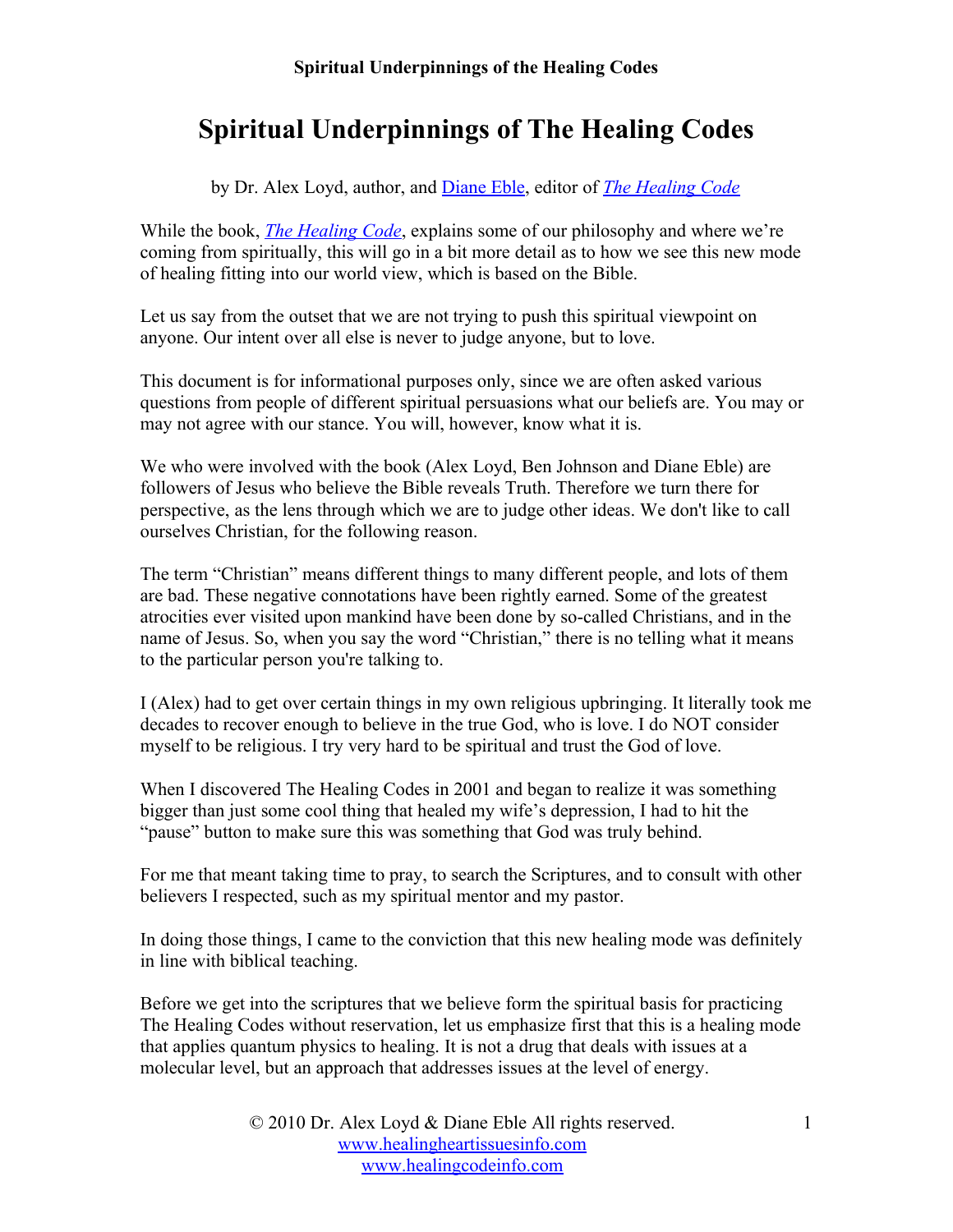It is also a healing mode that works for anyone, no matter what they believe. Because it's based on how God created our bodies and how he created the universe to work, it works according to the natural laws he set up, just as gravity works. No matter what you believe, if you jump from a three-story building, you will get hurt!

## **A Matter of Energy**

It was back in 1905 that Albert Einstein showed the world that  $e=mc^2$ , and while most of us accept that Einstein was right, few of us realize what it means (apart from the atom bomb).

Yet quantum mechanics is a valid science that shapes our lives in numerous ways. According to [Wikipedia](http://en.wikipedia.org/wiki/Quantum_mechanics), "Quantum mechanics has had enormous success in explaining many of the features of our world. The individual behavior of the subatomic particles that make up all forms of [matter—](http://en.wikipedia.org/wiki/Matter)[electrons](http://en.wikipedia.org/wiki/Electron), [protons](http://en.wikipedia.org/wiki/Proton), [neutrons](http://en.wikipedia.org/wiki/Neutron), [photons](http://en.wikipedia.org/wiki/Photon) and others—can often only be satisfactorily described using quantum mechanics.

"Much of modern [technology](http://en.wikipedia.org/wiki/Technology) operates at a scale where quantum effects are significant. Examples include the [laser](http://en.wikipedia.org/wiki/Laser), the [transistor](http://en.wikipedia.org/wiki/Transistor) (and thus the [microchip](http://en.wikipedia.org/wiki/Integrated_circuit)), the electron [microscope](http://en.wikipedia.org/wiki/Electron_microscope), and [magnetic resonance imaging](http://en.wikipedia.org/wiki/Magnetic_Resonance_Imaging). The study of semiconductors led to the invention of the *diode* and the [transistor](http://en.wikipedia.org/wiki/Transistor), which are indispensable for modern [electronics](http://en.wikipedia.org/wiki/Electronics). [Quantum tunneling](http://en.wikipedia.org/wiki/Quantum_tunneling) is vital in many devices, even in the simple [light switch](http://en.wikipedia.org/wiki/Light_switch), as otherwise the electrons in the [electric current](http://en.wikipedia.org/wiki/Electric_current) could not penetrate the potential barrier made up of a layer of oxide. [Flash memory](http://en.wikipedia.org/wiki/Flash_memory) chips found in [USB drives](http://en.wikipedia.org/wiki/USB_drive) use quantum tunneling to erase their memory cells."

The Healing Codes system applies quantum mechanics to the realm of health—physical and emotional.

We go into all this because it is important to realize that The Healing Codes system is based on the way God created the world. In Genesis 1, it says God created all that is. He created energy. He set in motion the laws of physics and biology, including quantum physics, the way DNA codes our cells, the way the planets move in their orbits everything. And God made it all *very good* (Genesis 1:31).

Energy is the basis of The Healing Codes, and energy, as something God created, is in itself good. (Some people believe that energy itself is God. We reject that. God made energy, and is apart from and over above his creation.)

#### **What about Mysticism?**

So if we believe energy exists, and that it is good, the next question is, Is it spiritually okay for me to use it?

Genesis 1:28 says that God gave human beings the authority to rule over creation. God has given us the right to use the things he has made—including energy.

Of course, anything in creation can be used by human beings for good and bad ends.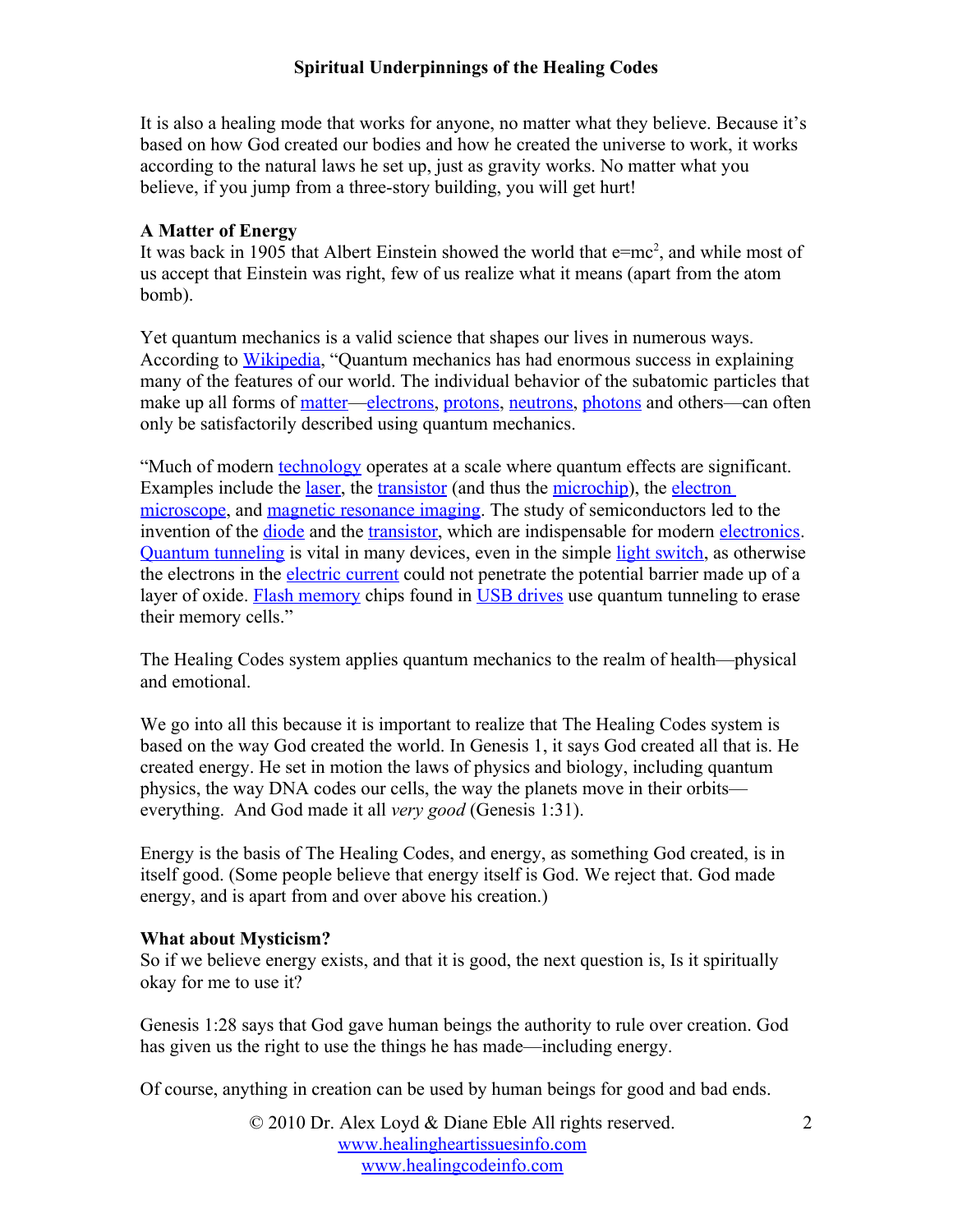Anything, including energy, can be used to destroy (as the atom bomb proves) or to heal. The Healing Codes use energy to heal.

One of the issues for some people is that a lot of "energy healing" is associated with a philosophy more compatible with Eastern mysticism than anything else.

We do not believe there is a necessary correlation between a quantum physics-based healing approach and Eastern mysticism. Nor do quantum physicists. According to [Wikipedia](http://en.wikipedia.org/wiki/Quantum_mysticism), "The leading writers in the field [of quantum philosophy] were not 'crank' New Age authors but highly experienced physicists such as Fritjof Capra, **[David Bohm](http://en.wikipedia.org/wiki/David_Bohm)**, [John Wheeler](http://en.wikipedia.org/wiki/John_Archibald_Wheeler) and [Paul Davies](http://en.wikipedia.org/wiki/Paul_Davies). These physicists started to interpret quantum theory from an idealist philosophical perspective, that is to say, the concept that mind produces matter. The physics of consciousness is now a major and respected branch of quantum theory."

Using energy to heal is based on quantum mechanics, on the way God put together the universe. The fact that some use it and come from different philosophical perspectives does not have to invalidate the use of energy healing itself. As in most things in life, there can be more than one *interpretation* of an observable reality. Eastern mysticism has offered one interpretations of the observations of quantum mechanics. We believe there can be a biblical interpretation as well.

The best biblical example for how to approach this is found in the example of the Corinthian church.

One of the big issues in the Corinthian church was whether it was okay to eat meat that was sacrificed to idols. Some people realized the meat was just meat, because idols were not real. Others believed that it would be wrong to eat meat that was sacrificed to an idol, because it's somehow participating in idol worship, or at the least giving the impression that you don't have a problem with that belief system. (Akin to saying that if you use energy medicine that is also used by those who hold a different belief system, you must subscribe to that belief system.)

How did the Apostle Paul address this issue? His answer is brilliant in its simplicity and shows the loving nature of God. He did not play into the anger or fear of the Corinthians, but addressed the real issue. And he did it in truth and love.

In 1 Corinthians 8, Paul says, in effect, "Remember first who God is: the one who made everything in heaven and earth. You know that, and you're living for him. You believe in the one Father and the one Lord, Jesus Christ, through whom God made everything and through whom we have been given life." So he reminds them what they believe, and that they know the truth.

Then he tells them, basically, that meat is just meat. It was created by God, and it is in itself good for food. When used for a God-given purpose (to nourish the body), there is absolutely nothing wrong with it, even though it has been sacrificed to idols, because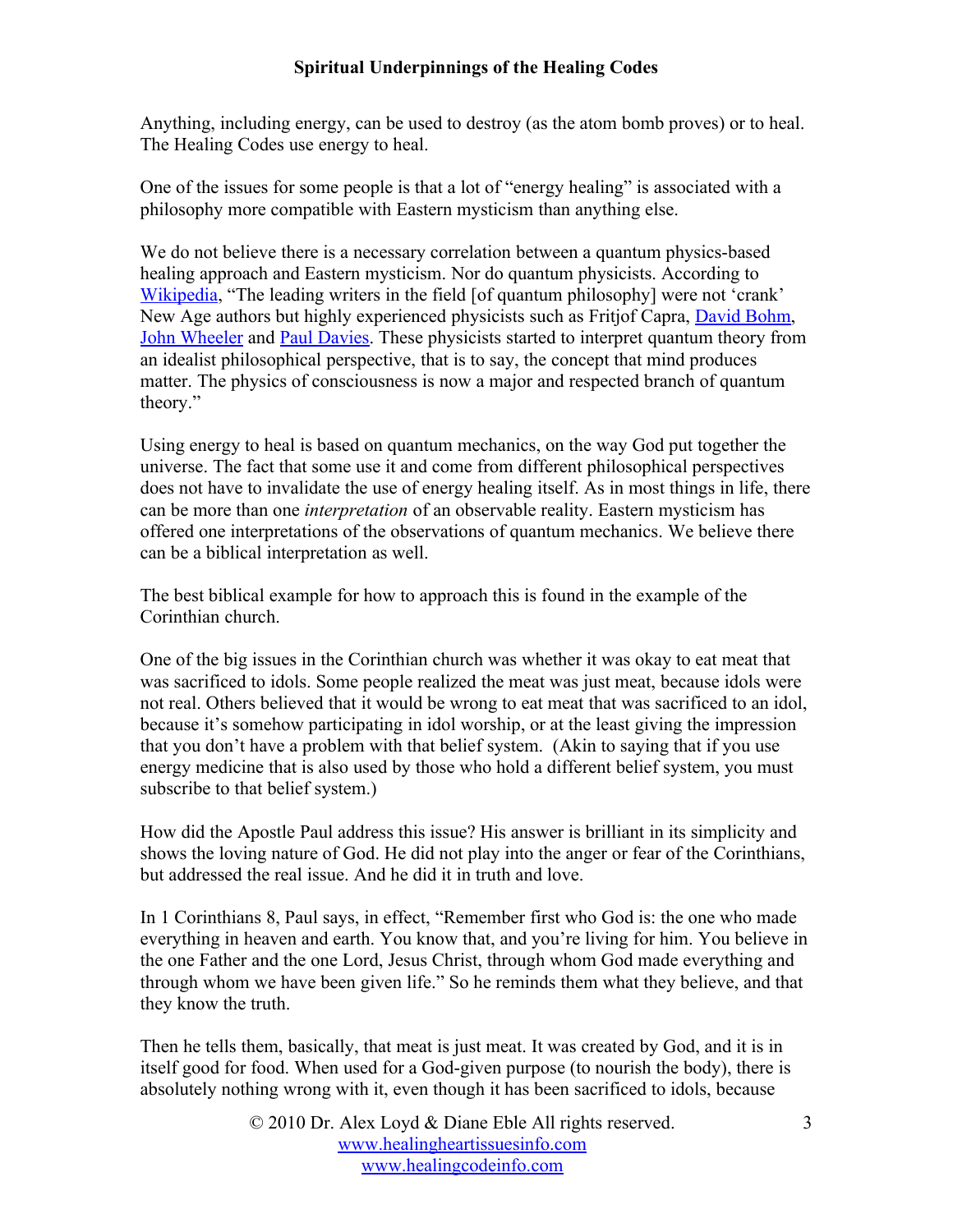when the Christian who knows the truth about God eats it, he's using it as God intended, for nourishment. The additional "baggage" of false worship does not apply to the Christian who knows it's just meat, and that idols are not real.

The only reason you might not be free to eat it, Paul says, is if it might make someone else stumble in their faith. Everything should be done out of love. But other than that caveat, Paul says the meat is just *meat.* It's not been made evil in itself because it was used in pagan worship. He makes a clear separation between the meat, and the meaning attached to it by those who used it in the worship of idols.

In a similar way, if we use energy, which God has created, to heal, based on the science of quantum physics (which is the study of how God set things up to work in the universe), that is perfectly biblical. When we use what God has made for a godly purpose, then we sanctify it.

In fact, in 1 Timothy 4, Paul again addresses the issue of some people teaching that it is wrong to eat certain foods. "They will say it is wrong to be married and wrong to eat certain foods. But God created those foods to be eaten with thanksgiving by people who know and believe the truth. Since everything God created is good, we should not reject any of it. We may receive it gladly, with thankful hearts. For we know it is made holy by the word of God and prayer" (1Timothy 4:3-5, NLT).

What a sad thing to avoid something God intends to bless us, because of our own fear. If we say we cannot use energy medicine to heal because those who hold other views of God use it, isn't that buying into the lie they believe, and depriving ourselves of a blessing? Remember, Jesus said the thief (Satan) has one purpose: to steal and kill and destroy. Jesus, on the other hand, came to give us a rich and satisfying life, an abundant life. (John 10:10)

In fact, in 1 Timothy 4, Paul goes on to say, "If you explain this to the brothers and sisters, you will be doing your duty as a worthy servant of Christ Jesus, one who is fed by the message of faith and the true teaching you have followed" (1 Timothy 4:6). It is our duty to speak the truth about God and his intention toward us.

Is healing the issues of the heart God's intention? The whole Bible says yes. Satan, however, desires to steal our peace and destroy our health and relationships.

Jesus also says one way to discern what is of God is to look at the fruit. Testimonials of healing of all kinds can be found at www.healingheartissuesinfo.com and in *The Healing Code.* This includes spiritual healing. Many people, believers or not, have "heart issues" concerning false views of God and bad religious experiences. As these are healed, they are open to the truth about God and are able to experience him in new ways. (As mentioned, it took me 10 years to get over some of the false views of God from my own religious upbringing.)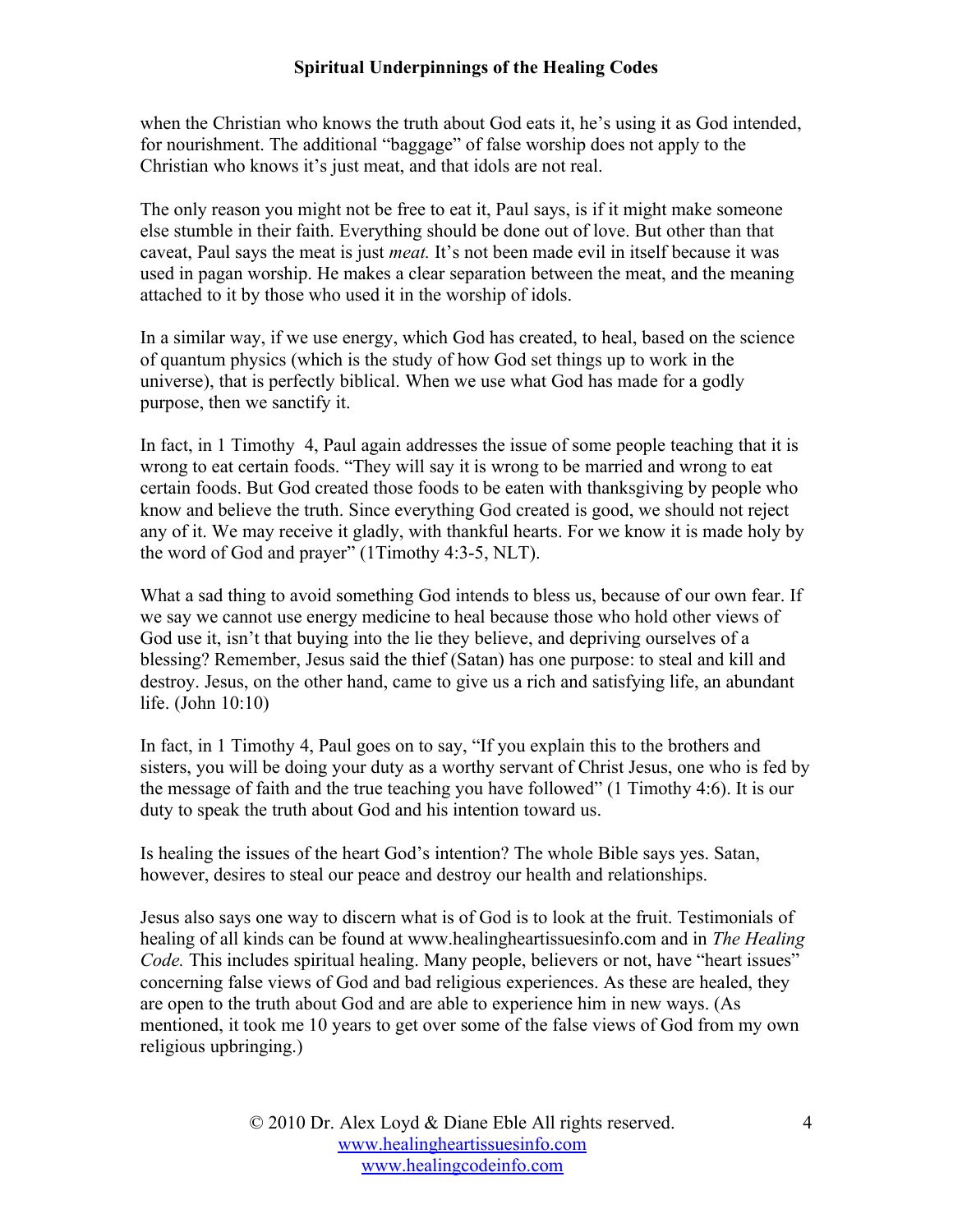We all come to the true God with distortions of who he really is. The Healing Codes allow God to correct those distortions, and I believe this is part of the healing process and what makes The Healing Codes so powerful.

#### **The Bible's View of Physical Things**

Unlike some other religions and philosophies, the biblical view of physical things and the body is that it was created good. It is not something to be denied or escaped; it is not "lower" than our spiritual nature. We are three-part beings, body, soul (mind, will, emotions) and spirit (or heart—the inner core of a person, which is eternal). The body is good, it's just not eternal like our spirits are.

God created everything, but creation is not God. God is over and above and outside of what he created. The Bible does not support pantheism.

Yet the physical world is the vehicle by which we effect spiritual things in the earthly realm.

Jesus taught that we should pray for God's kingdom to come, on earth as it is in heaven. We are to use earthly means to create eternal results.

For instance, when you first take care of a person's physical needs, whether for shelter, clean water, or food, they are more receptive to hearing how their spiritual needs may be met.

When a person's pressing physical or emotional needs are met, they are then more likely to be open to spiritual needs being met.

Finally, Jesus' incarnation—God becoming human, and human even in heaven—forever blesses the physical world. He entered space and time and lived a physical life, and now the physical forever has a part in the Godhead.

Why should it be surprising that God may use physical means to bring healing? That is part of the "creation mandate" of Genesis 1. In this world, we must use physical means to create effects.

#### **Does God Heal Now?**

Does God still want to heal people?

Consider that one of the purposes of Jesus' sacrifice on the cross was to bring us healing. "It was our sicknesses he carried, it was our diseases that weighed him down. … He was beaten so we could be made whole. He was whipped so we could be healed" (Isaiah 53:4, 5b). 3 John 2 says, "I hope all is well with you and that you are as healthy in body as you are strong in spirit." Jesus healed many sick people of all kinds of ailments when he was on earth.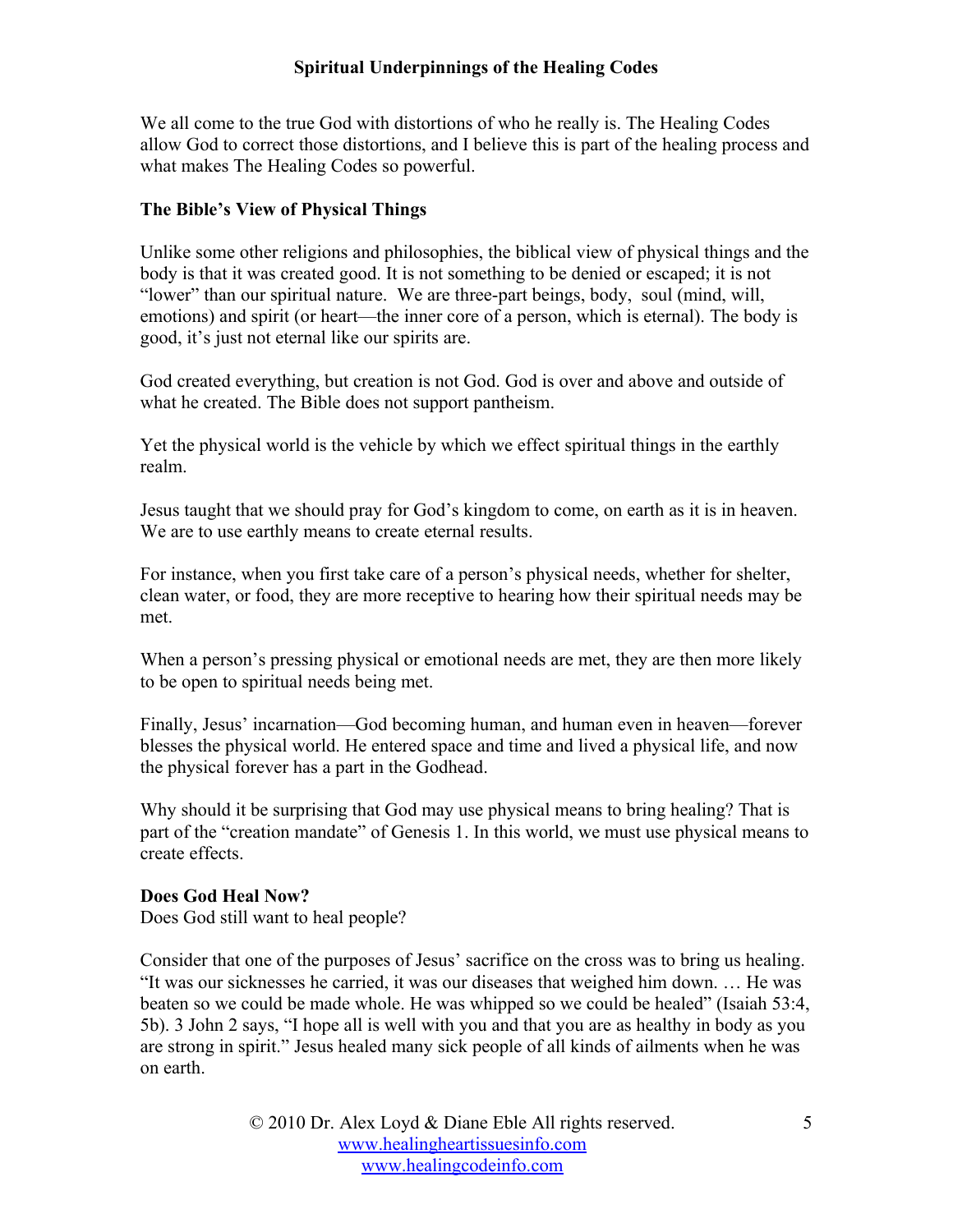In John 5, Jesus asked a lame man at the pool of Bethesda a haunting question, "Would you like to get well?" The man said, "I can't," but Jesus told him to do what he thought he could not: "Stand up, pick up your mat, and walk!" He didn't believe at first, but something about Jesus made him do what he said. Somehow he believed that Jesus wanted to make him well—and he was healed.

Perhaps the only thing standing between you and the healing God wants for you is the faith that in fact, he desires to heal you.

Of course, the "how, what, when and if" he heals we must leave up to God. The Healing Codes open a door to God healing us that we might otherwise leave closed.

Also remember, God's primary concern is to heal the issues of the heart. What comes as a result will be connected with the heart issues that are healed.

#### **The Bible's Stance on New Ideas**

We find it fascinating that scripture has many examples of people who were faced with something new and balked at using it.

One example that concerns healing specifically is the story of Naaman the leper. In 2 Kings 5, Naaman, commander of the army of King Aram of Syria, was stricken with leprosy. A little girl, a Jew who had been carried off to Syria during a raid on Israel, was the servant of Naaman's wife. She told her mistress about a prophet in Israel who could cure him.

No doubt desperate for healing, Naaman approached the king and asked for permission to go see this prophet. The king let him go with a letter to the King of Israel.

 Naaman brought along all kinds of gifts. But he went first to the king of Israel, who cried out that he wasn't God and couldn't cure anyone of leprosy. But Elisha the prophet heard about it, and told King Ahab to send Naaman to him.

So Naaman went to see Elisha, bringing all his gifts. Elisha didn't even bother to come out to meet him, but sent a message with a simple step: "Go and wash in the Jordan River seven times, and you will be healed."

This greatly displeased Naaman. Didn't Elisha know who he was? Didn't he see all the expensive gifts Naaman had brought? Elisha could at least have come out to speak with Naaman himself!

Naaman was also offended at the advice itself. "I expected him to wave his hand over the leprosy and call on the name of the Lord his God and heal me!" (verse 11). Elisha's *method* made no sense to Naaman. He turned away in anger. Elisha's approach was not what he expected, so he spurned it.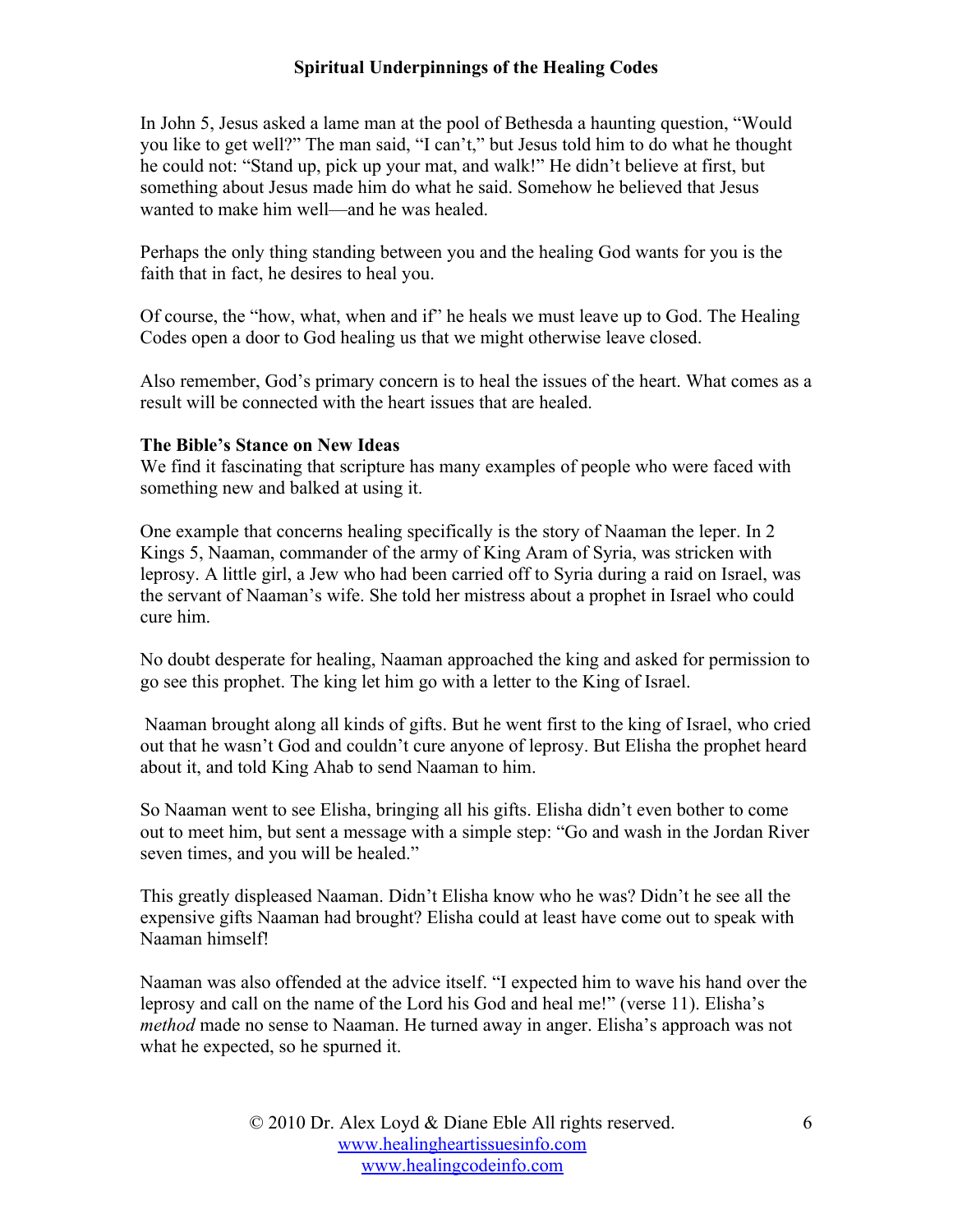His men tried to persuade him. "If the prophet had told you to do something very difficult, would you not have done it? So you should certainly obey him when he says simply, 'Wash and be cured!'" They had been listening. They heard that Elisha had said he'd be cured. "What have you got to lose? It's such a simple thing to try," they reasoned.

So Naaman gave in, did what the prophet had told him--and was healed.

The Healing Codes may seem strange to you. It is not an approach that many of us are used to grasping. It is based on new ideas that are coming from science, and from a fresh look at Scripture in light of this new science.

It is simple—so simple that it seems "too good to be true." Yet thousands of people from all over the world, with all kinds of issues, have tried it and found it works.

Proverbs 18:15 says, "An intelligent heart acquires knowledge, and the ear of the wise seeks knowledge." The NLT renders it, "Intelligent people are always open to new ideas. In fact, they look for them."

In Acts 17: 11, Luke says, "the people of Berea were more open-minded than those in Thessalonica, and they listened eagerly to Paul's message. They searched the Scriptures day after day to see if Paul and Silas were teaching the truth." As a result, many believed.

The Bereans set a pattern for all Christians. Check out The Healing Codes with an open mind and search the Scriptures to see if this is in accordance with the truth. This is what I had to do before I could take The Healing Codes to the world, and this is what I invite you to do.

## **The One Danger of The Healing Codes**

There is one danger of using The Healing Codes for a Christian believer.

It's possible to rely on the technique rather than the God who works through the technique.

This is a danger that is not unique to use of The Healing Codes, however. Any good thing can be relied on instead of God, even religious activity. In fact, most of the New Testament epistles were written because Christians so easily began to rely on outward things to obtain what only God could give (circumcision, rituals, following certain leaders, etc.).

You can overdo or use wrongly any good thing, and then it becomes a hindrance. You can exercise too much and depend on that to keep you healthy, rather than God. You can also rely on doctors or medication to heal you instead of God.

As always, it comes down to where your heart is. It is in trusting in God ultimately, and using the means he provides (including wise health habits, medicine where appropriate, and The Healing Codes), that you allow God to work in the way he desires.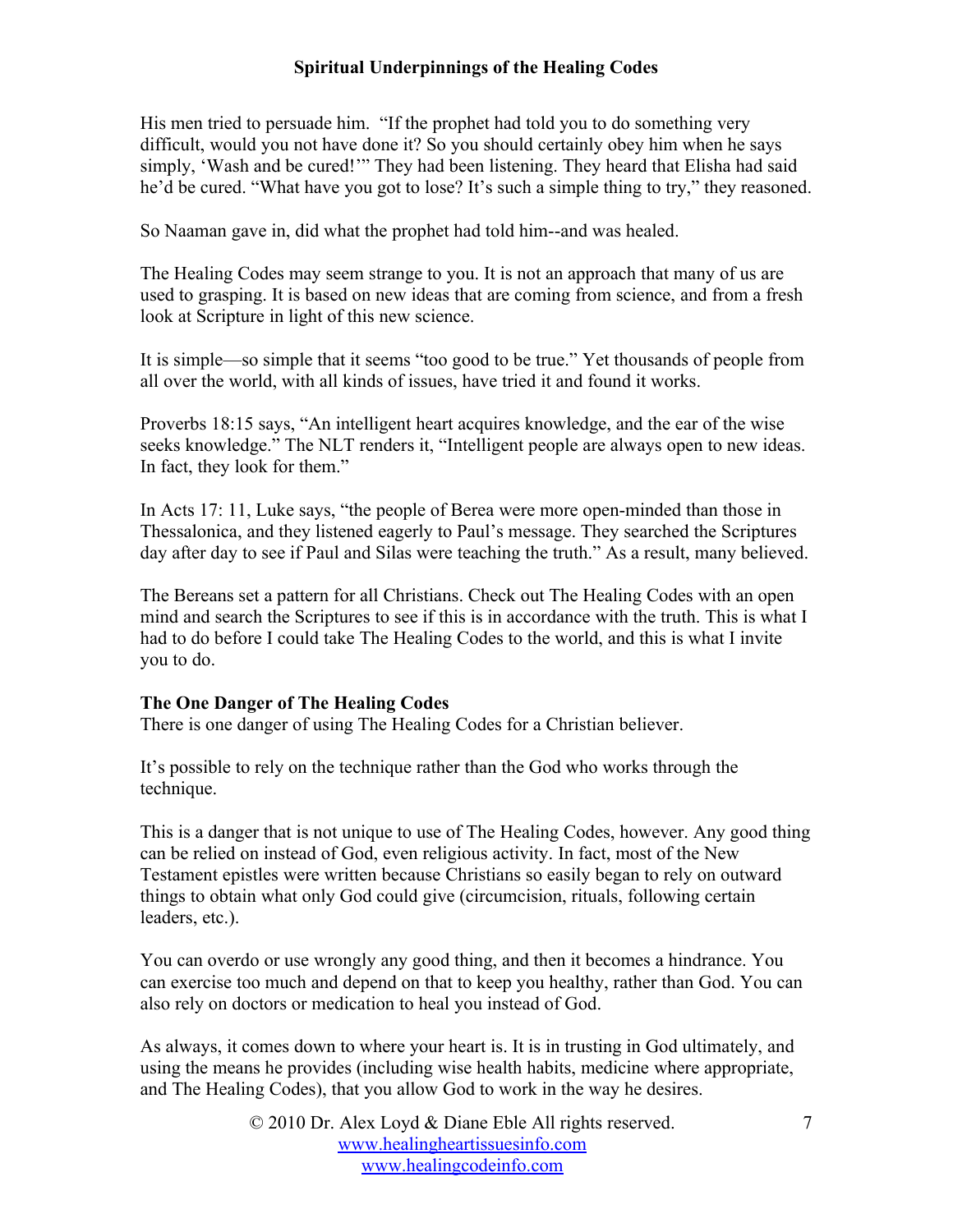## **What a Healing Code Cannot Do**

It's important for me to note a couple of things here.

First, the one who heals is God. The Healing Codes provide one possible avenue of healing. I always suggest praying first, for God might choose to heal directly, without any natural means such as medicine or The Healing Codes.

Second, all The Healing Codes do is address the "issues of the heart" that Solomon said in Proverbs 4:23 are the source of all issues in life. It does that primarily by helping you locate the lies you believe and replacing them with truth. What did Satan do in the Garden in Eden with Eve? He got her to believe a lie and distrust God. That is the heart of all of our sin, right there. The Healing Codes help you address the lies lurking in your heart, and replace them with truth.

One of the themes throughout the Bible is that all of our issues are matters of the heart. It's the heart that receives or rejects God's truth. Three times in Ezekiel God says he will give his people a new heart, one that is responsive to him. Jesus said it's what comes out of the heart that defiles us, not what goes into the body (Matthew 15). God's supreme concern is for the heart! "Guard your heart above all else, for from it flow the issues of life," Solomon said (Proverbs 4:23).

The Healing Codes also help you address hidden fears. In dozens of places in the Bible we are told not to be afraid of things that should not cause us fear (Jeremiah 1:8, Joshua 1:9, Luke 1:13, 2 Kings 1:15—and the list goes on and on.). God does not want fear to rule our lives. He wants us to trust him.

Science now catches up with the Bible and confirms that fear and falsehood are what send out the stress signals, the negative frequencies, that broadcast danger to our cells and cause them to shut down. All the research agrees: at least 95% of our issues arise from stress.

The Healing Codes are like a gardening tool you can use to clear away the rocks of unhealthy beliefs and the weeds of fear so that the seed of truth can take root. As in the parable of the sower (which some say is really about the soils), it's so important what kind of soil the seed falls into. The Healing Codes prepare the soil. They are not the seed itself. God's truth is the seed, and the seed alone carries the life. The hoe does not have life. It's just a tool.

So use this tool as you would use exercise or vitamins to get and stay healthy. It's a new tool, yes, and takes some getting used to for some of us. (Not unlike the computer and cell phones that are based on quantum mechanics?)

This healing tool works amazingly well, but it will never heal completely in this life. The Healing Codes will not make you live forever. Only God can do that. You can use The Healing Codes to "till the soil," and we hope you do. They will work for this purpose for